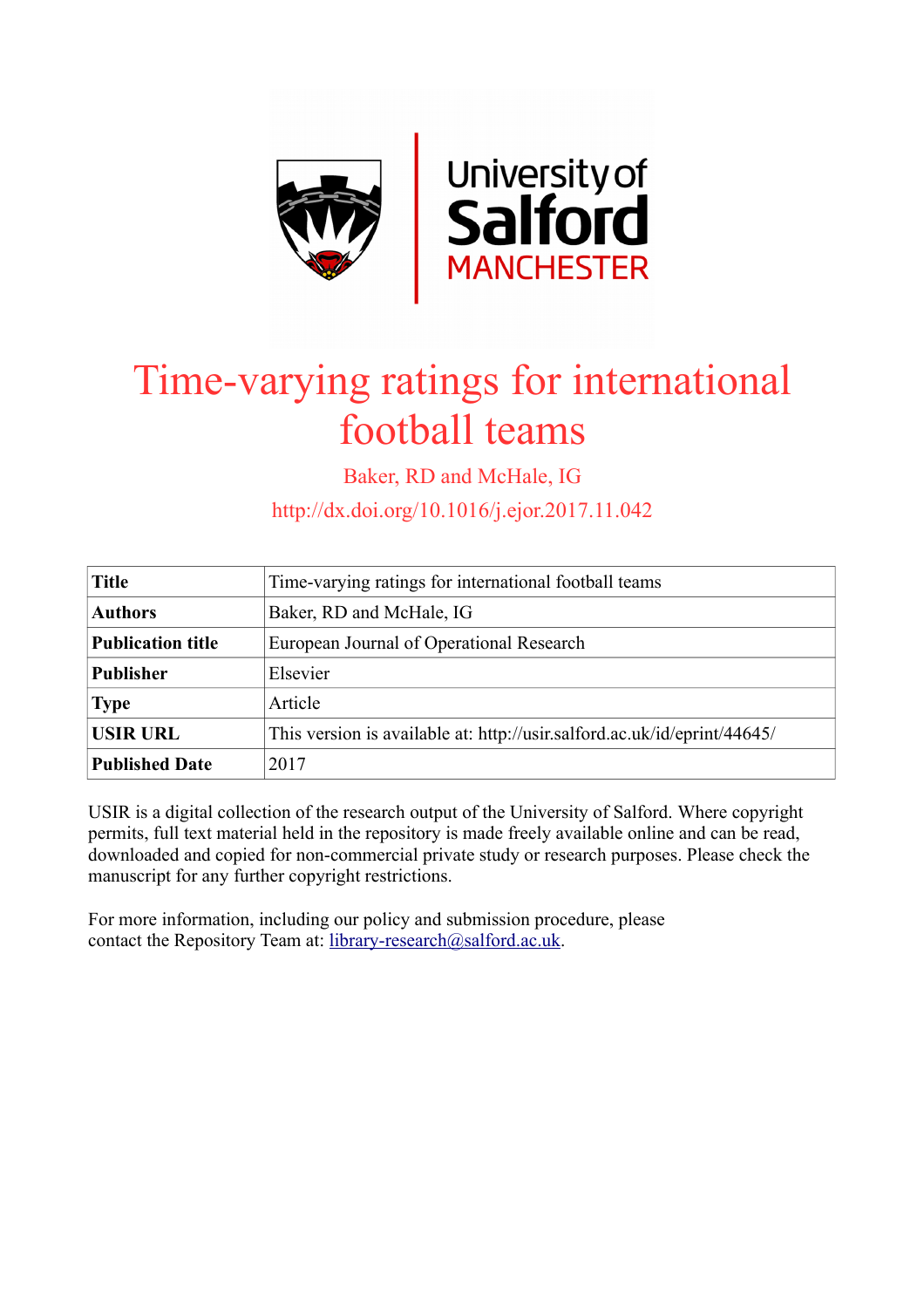# Time-varying ratings for international football teams

Rose D. Baker<sup>1</sup> and Ian G. McHale<sup>\*2</sup>

<sup>1</sup>Centre for Sports Business, Salford Business School, University of Salford, UK. <sup>2</sup>Centre for Sports Business, Management School, University of Liverpool, UK.

November 17, 2017

#### Abstract

We present a model for rating international football teams. Using data from 1944 to 2016, we ask 'which was the greatest team?'. To answer the question requires some sophisticated methodology. Specifically, we have used k-fold cross-validation, which allows us to optimally down-weight the results of friendly matches in explaining World Cup results. In addition to the central aim of the paper, we also discuss, from a philosophical perspective, situations in which model over-fitting is perhaps desirable. Results suggest that Hungary in 1952, is a strong candidate for the all-time greatest international football team.

Keywords: sports, cross validation; empirical Bayes; ranking; rating; soccer; shrinkage.

# 1 Introduction

Football is the world's most popular sport<sup>[1](#page-1-0)</sup>, and its flagship competition is the FIFA World Cup. Although international football dates back to 1888 when England played Scotland in the first international match, the World Cup started in 1930 and has been held every four years since, barring breaks during the Second World War. Nowadays over 200 countries play in qualifying tournaments to make it through to the World Cup finals, hoping to be crowned world champions. Most fans have memories of watching great players and teams at World Cups, and recalling great sides like England 1966, Brazil 1970 and Netherlands 1974 may make many of us feel nostalgic.

Although each World Cup competition (and other continental competitions like the UEFA European Championship) offers a candidate for the best team in the world for that year, the passing of time means that we cannot know the answer to a question that most football fans find themselves asking at some point: 'which is the best team of all time?'. This is the main question we attempt to answer in this paper.

The problem of estimating how strong a team was at a time-point with hindsight is different from the problem of forecasting results, as we can also use data on matches played after the match in question. For example, to estimate how good a team was around the year 1990, we

<sup>∗</sup> email address: ian.mchale@liverpool.ac.uk

<span id="page-1-0"></span><sup>1</sup>http://www.britannica.com/EBchecked/topic/550852/football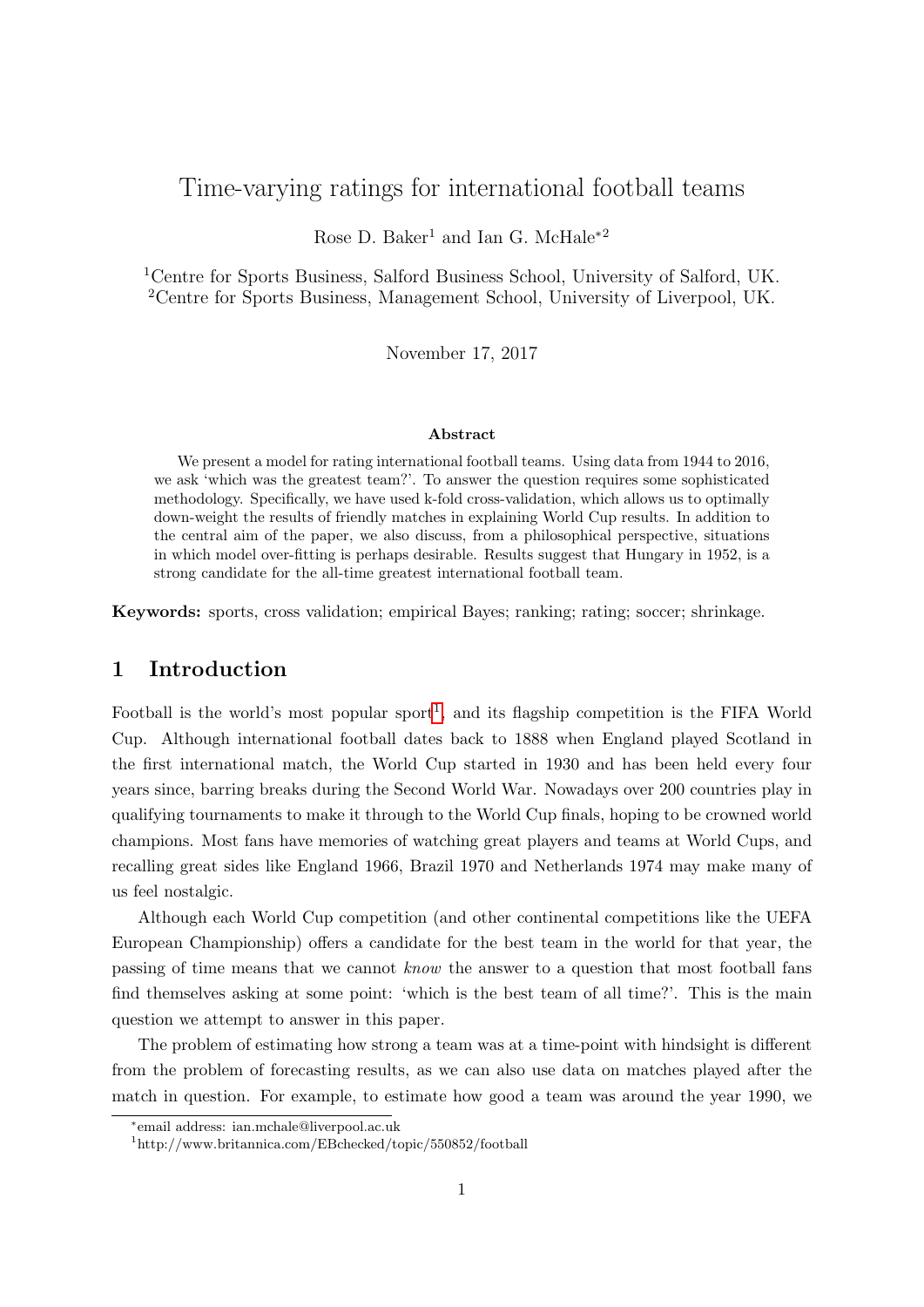should use results from 1989 and 1991 to get the best estimate of the team?s strength. Using forecasting techniques, one can only use data from 1989 in this example, and the estimate of how good the team was near 1990 would be less accurate.

To address the ratings problem here, we use as a starting point the time-varying ratings model presented in Baker and McHale (2014) which was used to rank football teams in domestic football in England. However, a key difference between international football and domestic football lies in the number of games played by teams. A domestic team will play in the region of 60 games per year whilst an international team will play around eight, with the number even smaller in earlier years. A consequence of this is that although the Baker and McHale model can be used to estimate each international team's 'ability' at a specific moment in time, the standard errors on the estimated abilities are often large and can vary widely from one team to another. As such, it is sometimes the case that two competitors will have similar estimated strengths but differing standard errors on the estimated strengths. This may be caused by the competitors playing different numbers of games, or may be a consequence of higher volatility in results. Nevertheless, the result that two teams are rated as similar when in fact one has a larger standard error on the rating than the other is somewhat unsatisfactory.

This is a general problem in ranking, not specific to estimating ratings models in football. In women's tennis for example, Baker and McHale (2017) present an empirical Bayes procedure for identifying the all-time greatest player; more variable results were shrunk further towards the mean. But the problem is not confined to sport. One can imagine new web pages achieving a high rating with corresponding high standard error, or competing products achieving similar ratings despite one product having been rated highly in only a small number of trials. In this paper we present a solution to such difficulties which can be adopted in rankings problems in general. We demonstrate the methodology in a sporting context: an empirical Bayes time-varying ratings model for football teams. We also present a solution to the resulting computational problems which gives fast and efficient estimation of auxiliary model parameters and of the ratings themselves.

The paper is organised as follows. Section 2 presents the model we use for estimating team strengths in football, and the empirical Bayes extension. In section 3 we present our method for obtaining rankings from the model. In section 4 we describe the data. Results of model fitting are given in section 5 with some additional findings discussed in section 6. The paper concludes with our closing remarks in section 7.

# 2 Time-varying model for estimating strengths of football teams

The model we use as the basis for our ratings is a slightly modified form of the model first presented in Maher (1982). The numbers of goals scored by the two teams in any particular match are assumed to be independent Poisson random variables, whose means are determined by the attack and defensive abilities of each side. Specifically, the interaction between the two teams' abilities is specified so that in match j, played at time t, between teams  $s_{i1}$  and  $s_{i2}$ , the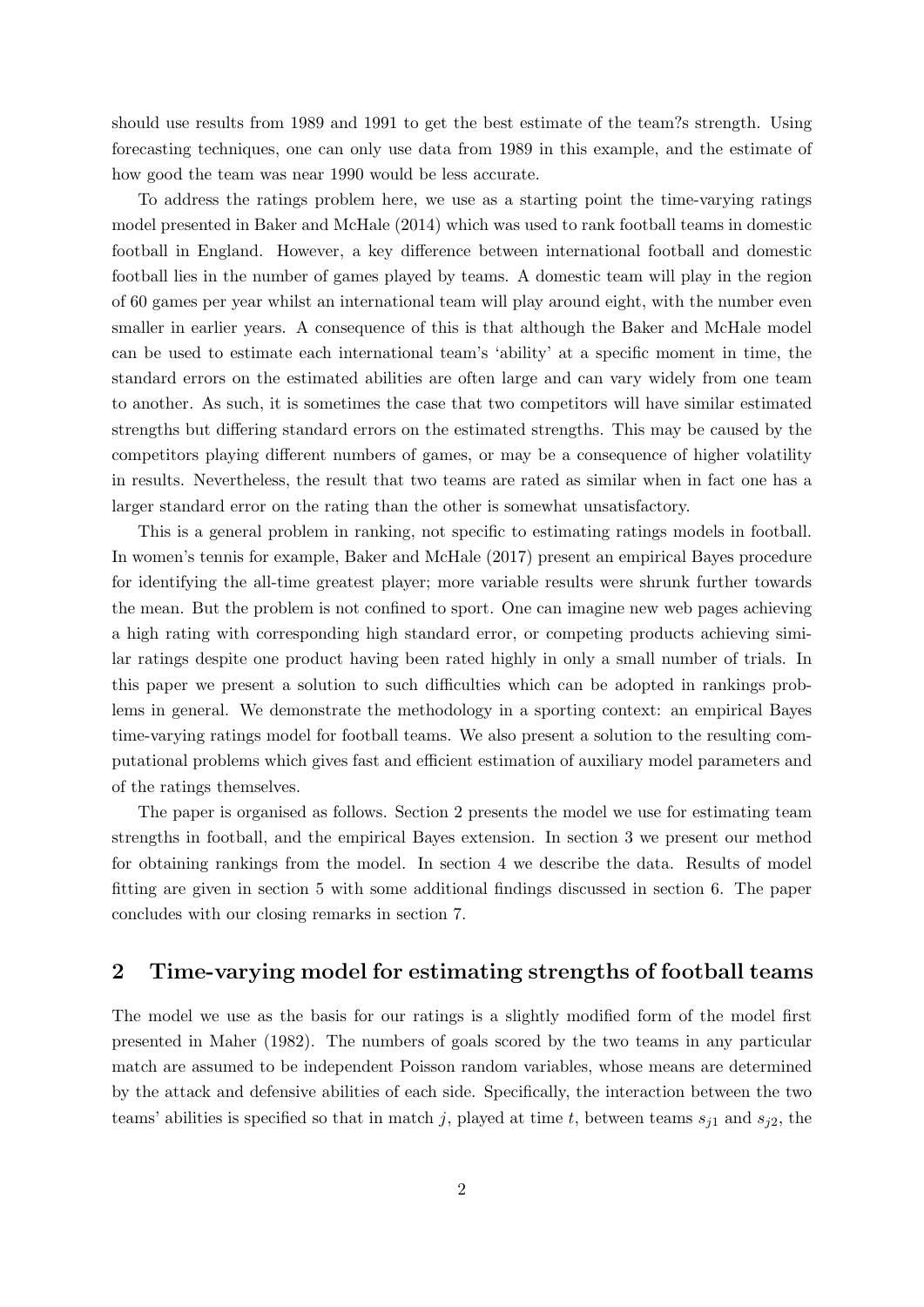number of goals scored are  $g_{j1}$  and  $g_{j2}$  respectively, and are given by

$$
g_{j1} \sim \text{Poisson}(\alpha_{s_{j1}}(t)/\beta_{s_{j2}}(t)) \text{ and } g_{j2} \sim \text{Poisson}(\alpha_{s_{j2}}(t)/\beta_{s_{j1}}(t)),\tag{1}
$$

where  $\alpha_{s_{ji}}(t)$  is a measure of team  $s_{ji}$ 's attack ability  $(i = 1, 2)$  at the time of the jth match and  $\beta_{s_{ji}}(t)$  is a measure of its defensive ability at the time of the jth match, and  $\alpha, \beta > 0$ .

The (log) likelihood function is the basis for inference about the model parameters, hence the task is to compute this, given the model parameters. Let  $a_{s_{j1}}(t) = \ln(\alpha_{s_{j1}}(t))$  and  $b_{s_{j1}}(t) =$  $\ln(\beta_{s_{j1}}(t))$ , then, discarding a constant, the log-likelihood for the jth match is

<span id="page-3-0"></span>
$$
\ell_{0j} = g_{j1}(a_{s_{j1}}(t) - b_{s_{j2}}(t)) + g_{j2}(a_{s_{j2}}(t) - b_{s_{j1}}(t)) - \exp(a_{s_{j1}}(t) - b_{s_{j2}}(t)) - \exp(a_{s_{j2}}(t) - b_{s_{j1}}(t)), (2)
$$

and the total log-likelihood is  $\ell_0 = \sum_{j=1}^m \ell_{0j}$ , where m is the total number of matches played.

This specification does not allow for any 'home advantage' effect. Unlike for domestic league football, an international team can play a match at home, away from home, or at a neutral venue. To allow for this in the model we experimented with letting  $a \to a + \xi + \gamma$  for a home match,  $a \to a + \xi - \kappa$  for an away match, and  $a \to a + \xi$  for a neutral match. Here  $\gamma$  is the home advantage,  $\kappa$  the away disadvantage, and  $\xi$  is a parameter to allow for the downward trend in number of goals scored with time. However, when we estimated  $\gamma$  and  $\kappa$  they were not statistically significantly different in magnitude. Thus, in our final specification, we use just one parameter, so that neutral matches can be interpreted as being half a home match and half an away match.

To allow for any dependence between the number of goals scored by the two teams, we follow a similar approach to that adopted in Baker and McHale (2014) and inflate/deflate the probabilities of certain scores occurring. Letting  $P$  be a matrix of score probabilities with elements  $p_{uv}$  for final game scores u and v for each team, we use inflation parameters so that draw probabilities for u 'goals all' were scaled up by a factor  $1 + c_u$ , for  $u = 0, 1, 2$ . If  $p_{uv}$  is the uninflated Poisson model probability of home and away teams scoring  $u, v$  goals respectively (equation [2\)](#page-3-0),  $p_{uu}$  becomes  $(1 + c_u)p_{uu}/(1 + \sum_{k=0}^{2} c_k p_{kk})$  for  $u \leq 2$ , otherwise  $p_{uv}$  becomes  $p_{uv}/(1+\sum_{k=0}^{2}c_kp_{kk})$ . The resulting matrix of diagonally inflated score probabilities still sums to one. The log-likelihood and its derivatives change accordingly, and the parameters  $c_u$  can be estimated along with the other parameters of the model. There was no improvement to the model in terms of log-likelihood from adding a scaling parameter for 3 goals and so we stopped at  $u = 2$ . The estimated values of  $c_0$ ,  $c_1$ , and  $c_2$  were 0.253, 0.089 and 0.142 respectively. The predicted off-diagonal probabilities could also have been adjusted, but our experiments with this did not improve the model fit and was omitted.

For inference, some measure of error on fitted model parameters, or on quantities derived from them, is required. The approach adopted was to bootstrap the dataset, and to refit the model to the bootstrapped data. Doing this 100 times was computationally feasible, and enabled standard errors to be found on the 'points' awarded to teams when ranking them. The bootstrap method used was the 'parametric bootstrap' (e.g. Hastie et al, 2009, p.264). Here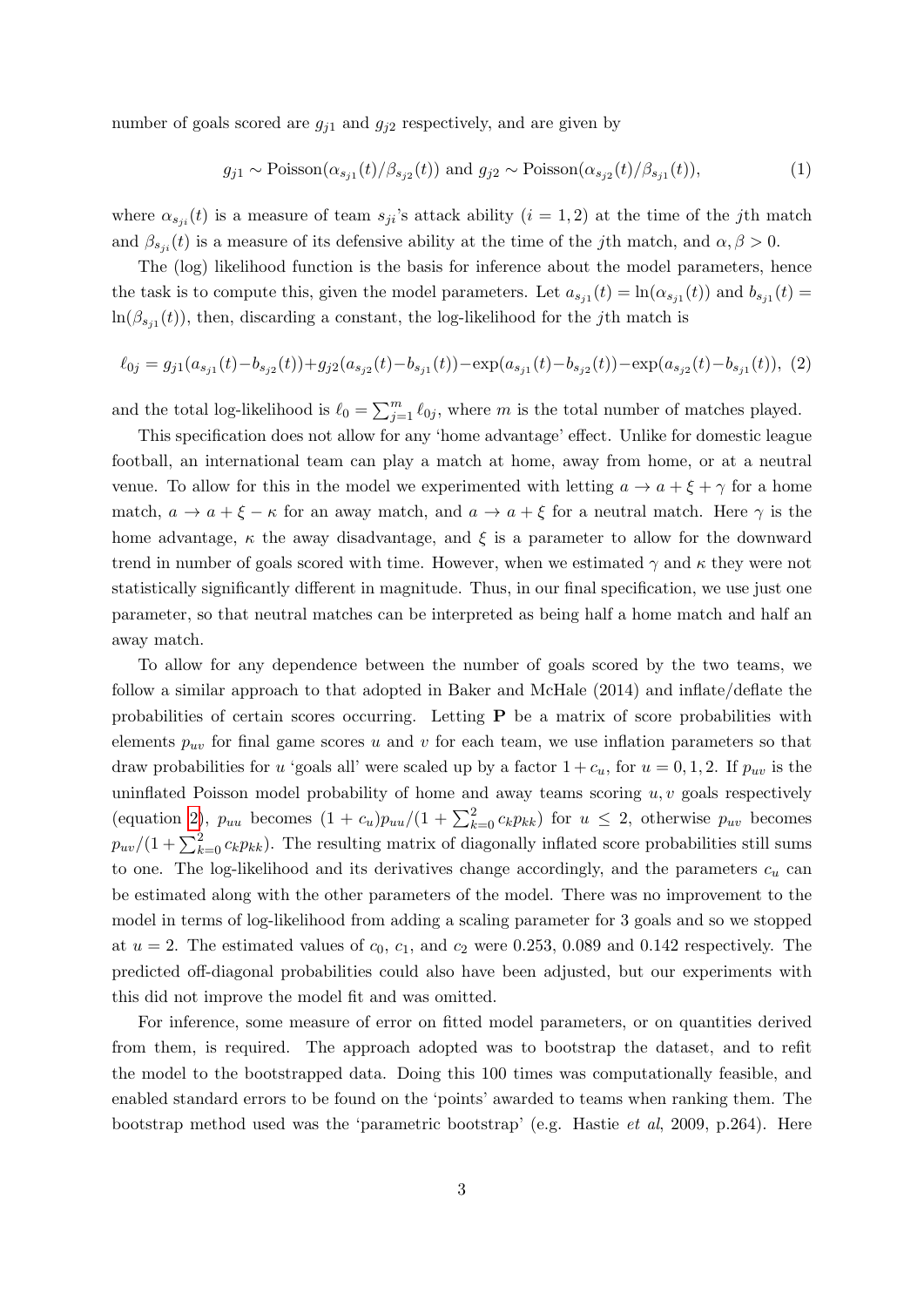fitted strengths were used to randomly generate match results from the inflated Poisson model.

#### 2.1 Time-varying team strengths

Baker and McHale (2014) present a method to estimate the time-varying strengths in equation [2.](#page-3-0) Their approach is to use barycentric rational interpolation to interpolate between strengths estimated at nodes positioned at evenly spaced intervals over the period of a team's existence. An alternative method to barycentric rational interpolation would be to use splines. However, barycentric interpolation has several advantages over splines. Barycentric curves are simpler than splines to compute, and are infinitely differentiable, meaning that finding extrema of a fitted curve is much easier than for splines. The approximation error is also often smaller. The interested reader can refer to Baker and Jackson (2014) for a general account of barycentric rational interpolation in Statistics, and to Baker and McHale (2014) for a more detailed discussion of barycentric rational interpolation in sport.

The logarithm of the time-varying strength is modelled using the barycentric rational interpolant so that the logged attack strength of team s at time t is given by

$$
a_s(t) = \frac{\sum_{k=1}^{n_s} w_{sk} A_{sk} / (t - t_{sk})}{\sum_{k=1}^{n_s} w_{sk} / (t - t_{sk})}
$$
(3)

where  $A_{sk}$  is the kth tabulated log-attack strength of team s, i.e. the log-strength at time  $t_{sk}$ (the kth node). Similarly,  $B_{sk}$  denotes the kth tabulated log-defence strength of team s and is used to calculate the interpolated logarithm of the time-varying defensive strength,  $b_s$ , in the way described in equation (3). The  $A_{sk}$  and  $B_{sk}$  parameters are estimated and used to calculate the log-strengths at any moment in time using barycentric interpolation. There are  $n<sub>s</sub>$  tabulated strengths for team s and the choice of the number of nodes and node position, which is analogous to the placement of knots in spline interpolation is discussed below. The parameters  $w_k$  are weights which control the amount of curvature of the interpolation. As found in Baker and McHale (2014) using weights given by  $w_k = (-1)^k$  proved to give the best results in terms of model fit as measured by the cross validation procedure described below.

#### 2.2 Empirical Bayes model extension

The model described above can be used to estimate time-varying team strengths so that, for example, the Brazil team of 1970 can be compared with the England team of 1966. However, teams that have a relatively short run of good results can achieve an unrealistically high estimated strength. For example, when this model is fitted to the data on results of international football matches, the Costa Rica team in the early 1950s is rated in the top 3 teams in history! Any football fan knows that this is a spurious result. It seems to occur because around that time, the Costa Rica team won almost all of its matches by large margins against lowly opposition. Notably, although the point estimate of strength is very high, it has an equally high standard error. This is a general problem in sports rankings: that teams, or competitors, without a great reputation (deservedly) can appear near the top of the ranking, based on a few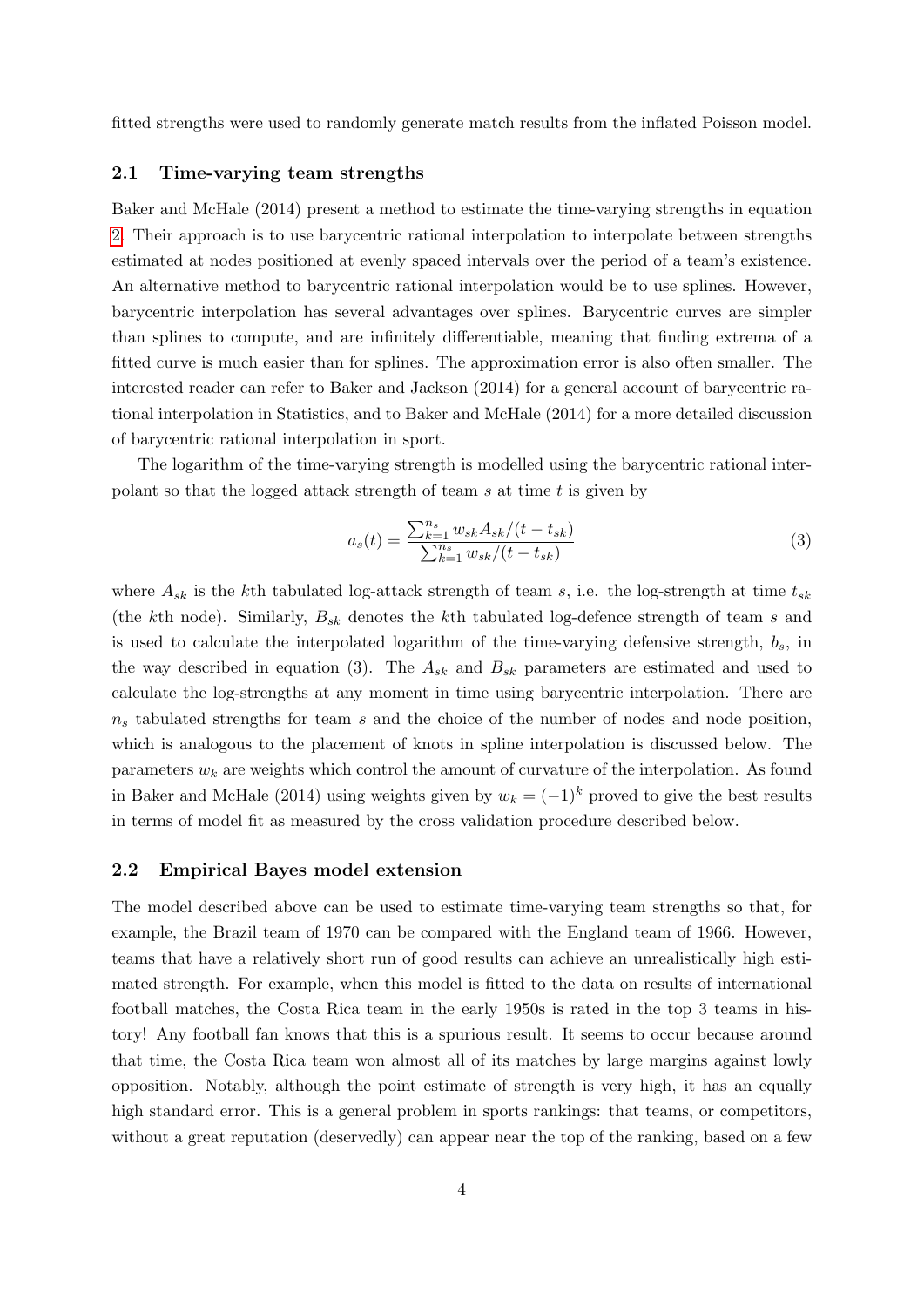good results.

A solution here is to assume that the strength parameters are drawn from some prior distribution. Indeed, previous authors have adopted this approach. Graves at al. (2003), for example, assume that racing drivers' abilities come from a common distribution when ranking drivers over a season of races. Baker and McHale (2017) use a prior when rating women's tennis players. Here we use a similar approach, but one designed specifically for football. Another difference from previous work is the use of k-fold cross-validation to estimate some model parameters.

The benefits of using the prior are that the estimated strengths are shrunk towards a grand mean, and the amount of shrinkage depends on the evidence (or lack of it) of being different from average. As a result, teams winning all of a small number of matches will have their estimated strengths shrunk back drastically towards the grand mean because there is not as much evidence of merit as for a team that has a lower win rate over a larger number of games.

Let there be N teams, with team s having  $n_s$  tabulated (logged) attack strengths  $A_{ks}$  and corresponding defence strengths  $B_{ks}$ . There are  $M = \sum_{s=1}^{N} n_s$  strength pairs. Our initial thought was to put priors on  $A_{ks}$  and  $B_{ks}$  directly. However, we obtained better results when putting a prior distribution on the total strength  $x_{ks} = A_{ks} + B_{ks}$  and the attack-defence strength difference  $y_{ks} = A_{ks} - B_{ks}$ , and assuming these to be uncorrelated. One can think of  $x_{ks}$  as a measure of how good the team is overall, whilst  $y_{ks}$  can be thought of as a measure of how attacking the team is. For a fixed  $x_{ks}$ , a larger  $y_{ks}$  suggests the team is exerting more effort in attack and less in defence. One can think of  $x$  and  $y$  as the two principal components of strength. Analysis bore out the wisdom of this intuitive modelling step, because  $y$  shrank much more than x.

We assume that  $x_{ks} \sim N(\mu_x, \phi^2)$  and  $y_{ks} \sim N(\mu_y, \psi^2)$ . Writing  $\ell_0 = \ell_0(\mathbf{x}, \mathbf{y})$ , we maximise

$$
\ell(\mathbf{x}, \mathbf{y}) = \ell_0(\mathbf{x}, \mathbf{y}) - (1/2) \sum_{s=1}^{N} \sum_{k=1}^{n_s} \{ (x_{ks} - \mu_x)^2 / \phi^2 + (y_{ks} - \mu_y)^2 / \psi^2 \},
$$

i.e. we multiply the likelihood by the pdf that the strengths come from a common distribution, so giving the log-likelihood a shrinkage term.

To estimate the strengths and the home advantage parameters and trend  $\xi$  we maximise  $\ell$ . This is MAP (maximum a posteriori) estimation, because  $\ell$  is the logarithm of the posterior probability, shorn of some factors that are held constant, and in MAP estimation we find the mode of  $\ell$  instead of just maximising the likelihood function  $\ell_0$ . Computational methods of maximising log-likelihoods like  $\ell$  are mentioned in Baker and McHale (2017). In outline, first and (diagonal) second derivatives are computed analytically, and a robustified Newton-Raphson iteration used, ignoring the off-diagonal terms of the Hessian matrix. Because of the crude approximations used, the second-order convergence of the Newton-Raphson method is lost, but the method can still maximise the likelihood for thousands of parameters quickly.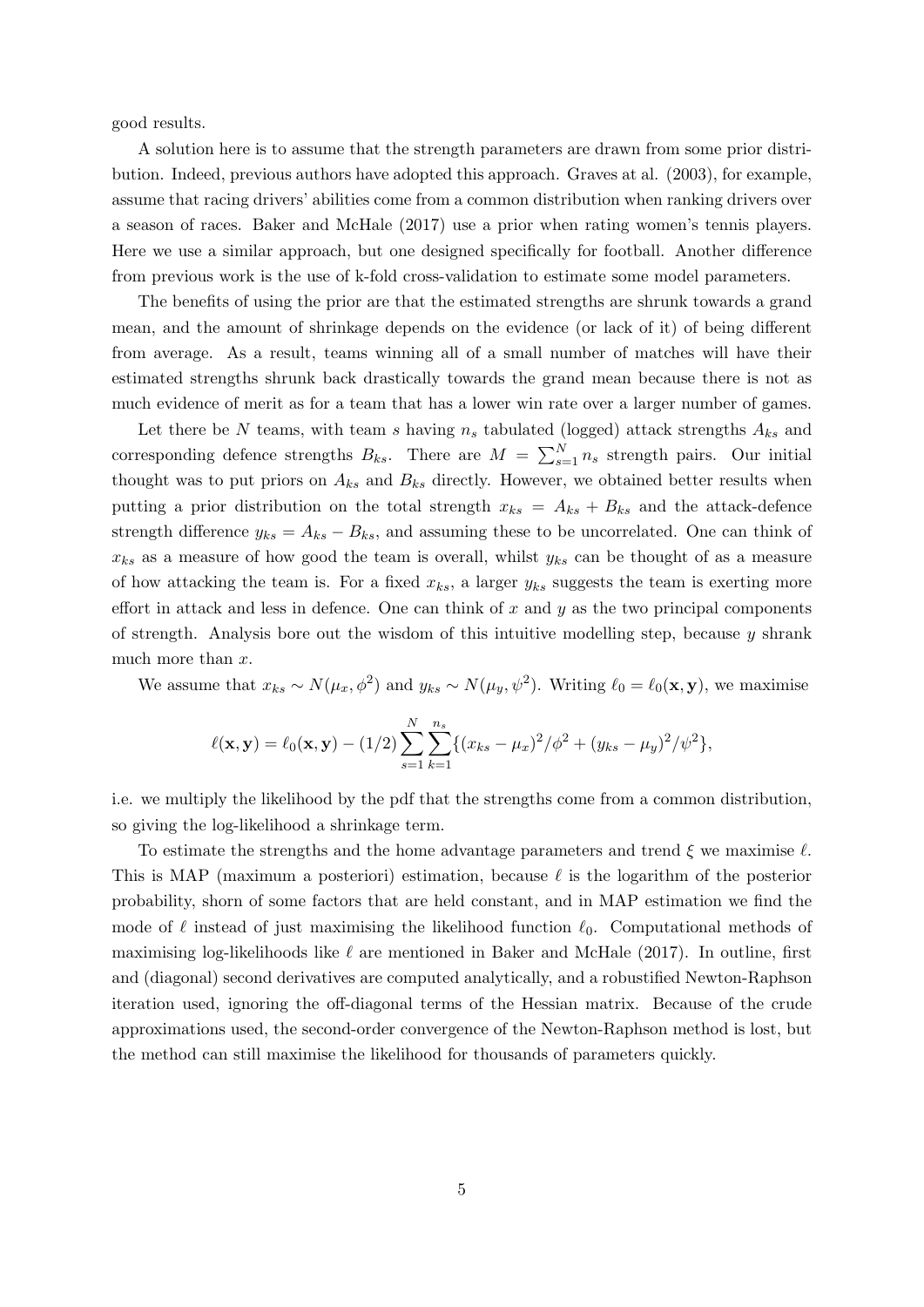#### 2.3 Estimating  $\phi, \psi$  and M using cross-validation

The strength parameters can be estimated using the MAP estimation described above. However, the estimation of the strength shrinkage parameters  $\phi, \psi$  and the total number of nodes  $M =$  $\sum_{s=1}^{N} n_s$  is more difficult. For example, to estimate  $\phi$  and  $\psi$  we should use the full prior pdf, without omitting any terms except constants, to obtain

$$
\ell(\mathbf{x}, \mathbf{y}) = \ell_0(\mathbf{x}, \mathbf{y}) - (1/2) \sum_{s=1}^N \sum_{k=1}^{n_s} \{ (x_{ks} - \mu_x)^2 / \phi^2 + (y_{ks} - \mu_y)^2 / \psi^2 \} - (1/2) (\sum_{s=1}^N n_s) \ln(\phi^2 \psi^2).
$$

Here  $\mu_x, \mu_y$  can be trivially estimated and the strength factors  $x_{ks}$  and  $y_{ks}$  are estimated by the MAP method. The method of node placement is specified, so the only parameters remaining to be estimated are  $\phi, \psi$  and M. We can see that  $\ell$  is maximised when  $\phi = \psi = 0$  and all strengths are equal to the mean strength. Hence maximising  $\ell$  will not enable us to estimate  $\phi$ and  $\psi$  sensibly.

One could solve this problem by integrating over the prior distribution to obtain the posterior probability, rather than just finding the posterior mode, and this type of Bayesian analysis can yield estimates of  $\phi, \psi$  and M that are 'sensible'. However, doing this requires further modelling complexity and approximations, particularly of the integrals required, and when we try to estimate  $M$  as well, the complexity increases further. The main problem here is in the further modelling required. Rather than engaging with very complicated methods that are in any case only approximate, we cut the Gordian knot by using the frequentist method of k-fold cross-validation.

The methodology of cross-validation is most commonly used to assess the performance of estimation methods, and its essence is that a model used to predict some observations is not fitted to those observations, so that an unbiased estimate of the probability of correct prediction is obtained. Often the problem is a classification one e.g. of whether a creditor will default on a loan, as in Bastos (2010). With an unbiased estimate of model performance on fresh data, model parameters such as number of regressors can be adjusted to give better performance, and so clearly cross-validation can also be used to estimate model parameters, and not just to evaluate model performance. Sometimes, as in Wang and Zidek (2006), this estimation through cross-validation can be done analytically, but usually it must be done numerically. The method of k-fold cross-validation works well and does not have the major computing problem of the leave-one-out method of cross-validation (e.g. Hastie et al (2009), p243), where the likelihood for a match would be computed using data from all other matches. This requires a separate parameter estimation for each match.

To carry out a k-fold cross-validation, one divides the tournament matches into 'folds', here by taking the earliest tournament match as belonging to fold 1, and assigning subsequent tournament matches to folds 2. . . 10, then restarting at fold 1. We hold out the tournament matches only, as these are the matches we would most like the estimated strengths to reflect. All the data except for fold  $n$  matches are fitted, and the log-likelihood for the nth fold of matches is computed. The procedure is repeated for all folds and the tournament match log-likelihood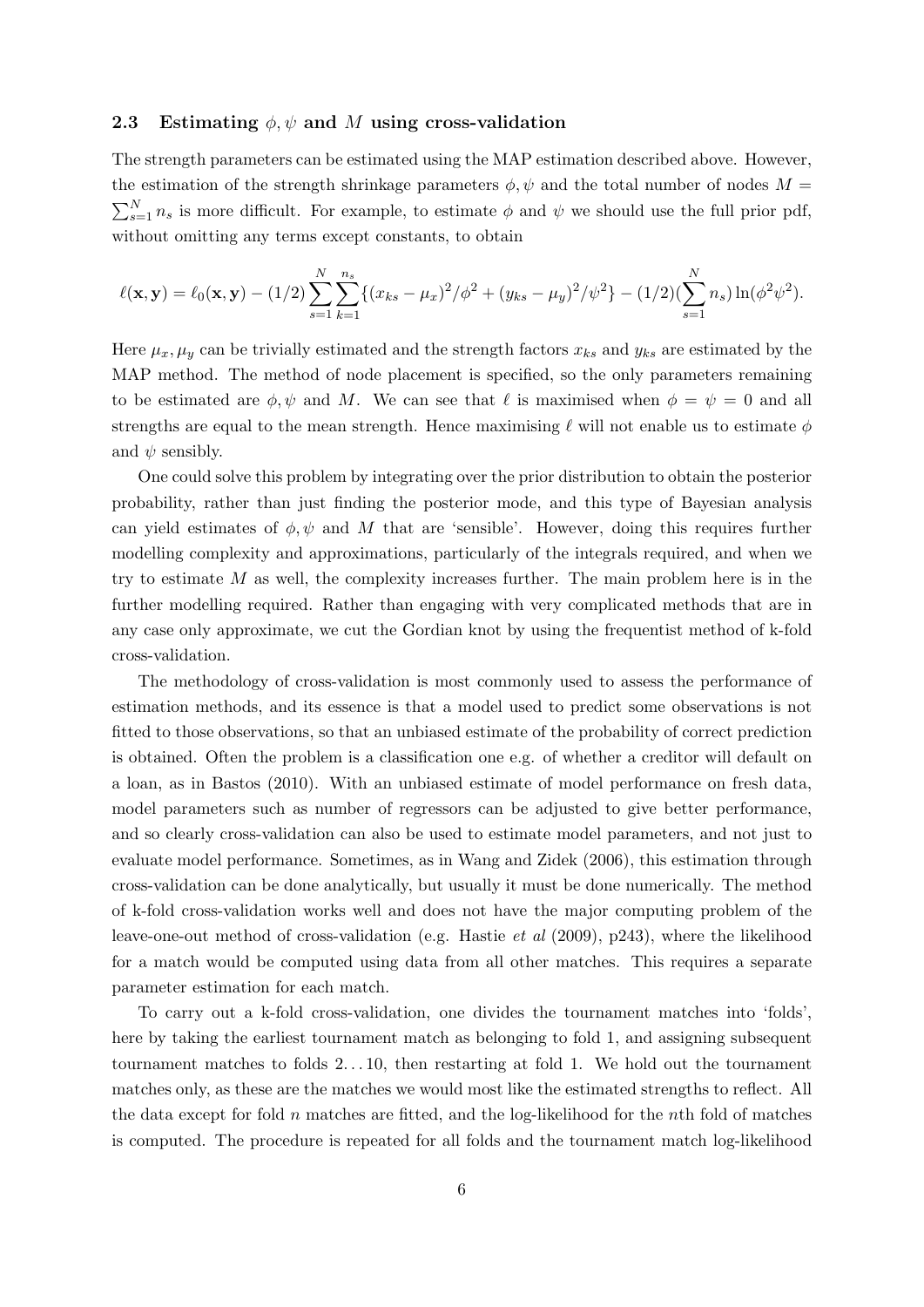for all k folds is computed. One ends up with the log-likelihood for all cup matches, where the likelihood for each cup match has been computed using only data that excluded that match. We call this the 'out-of-sample log-likelihood'. Here we use 10 folds, which is commonly done. This is computationally feasible, and increasing the number of folds beyond 10 hardly changed the results; already with 10-fold cross validation, 90% of available data is used in computing each contribution to the 'out-of-sample log-likelihood'. Usually, 5 or 10-fold cross validation is recommended (Hastie *et al*, 2009, p. 243). To estimate  $\phi$ ,  $\psi$  and M, one maximises this out-of-sample log-likelihood for these parameters.

# 2.4 Friendly matches vs tournament play: down-weighting different types of matches

In the literature on forecasting the results of international football matches, there is some debate as to the relevance of friendly matches. This is because in such matches teams tend to field weakened sides and experiment with new players. In tournament play however, the time for experimenting should be over and winning is paramount. As such, teams consist of the strongest set of players available. For our purposes, in identifying the greatest teams of all time, it seems unsuitable to assign the same level of importance to friendly matches as to matches in the World Cup Finals. Our solution to this conundrum is to scale the log-likelihood for friendly matches by some factor  $\delta < 1$ . This means that the likelihood of a friendly match is raised to the power δ and so each friendly match counts as a proportion δ of a tournament match.

One could down-weight the matches by an arbitrary amount but this would be unsatisfactory. Instead, we again resort to cross validation to estimate  $\delta$  from the data. The out-of-sample loglikelihood will be largest with the optimal weight (value of  $\delta$ ). This use of 'relevance weighted likelihood' and the estimation of parameters by cross-validation is described in Wang and Zidek (2006).

Results are that both friendly matches and tournament qualifying matches should have weight  $0.45 \pm 0.05$ . This gives a modest improvement of 8.7 in the out-of-sample likelihood for cup matches.

The 'out-of-sample log-likelihood' for cup matches is an excellent statistic for examining the practical usefulness of all aspects of the modelling, for two reasons. It is a statistic computed on 'fresh' data, and the log-likelihood is anyway widely used as a measure of model 'goodness'.

# 3 Obtaining ratings from our model

Once the model parameters have been estimated, including attack and defensive strengths, in order for the model to be used to generate a single team rating, the strengths must be combined to give one single measure of team strength, which can be used to easily compare teams. Baker and McHale (2014) used  $a_s(t) + b_s(t)$  as a measure of team quality, because team 1 is more likely to win than team 2 at time t if  $a_1(t) + b_1(t) > a_2(t) + b_2(t)$ .

There is a problem here in that over a period of time, e.g. 4 years, strength varies, so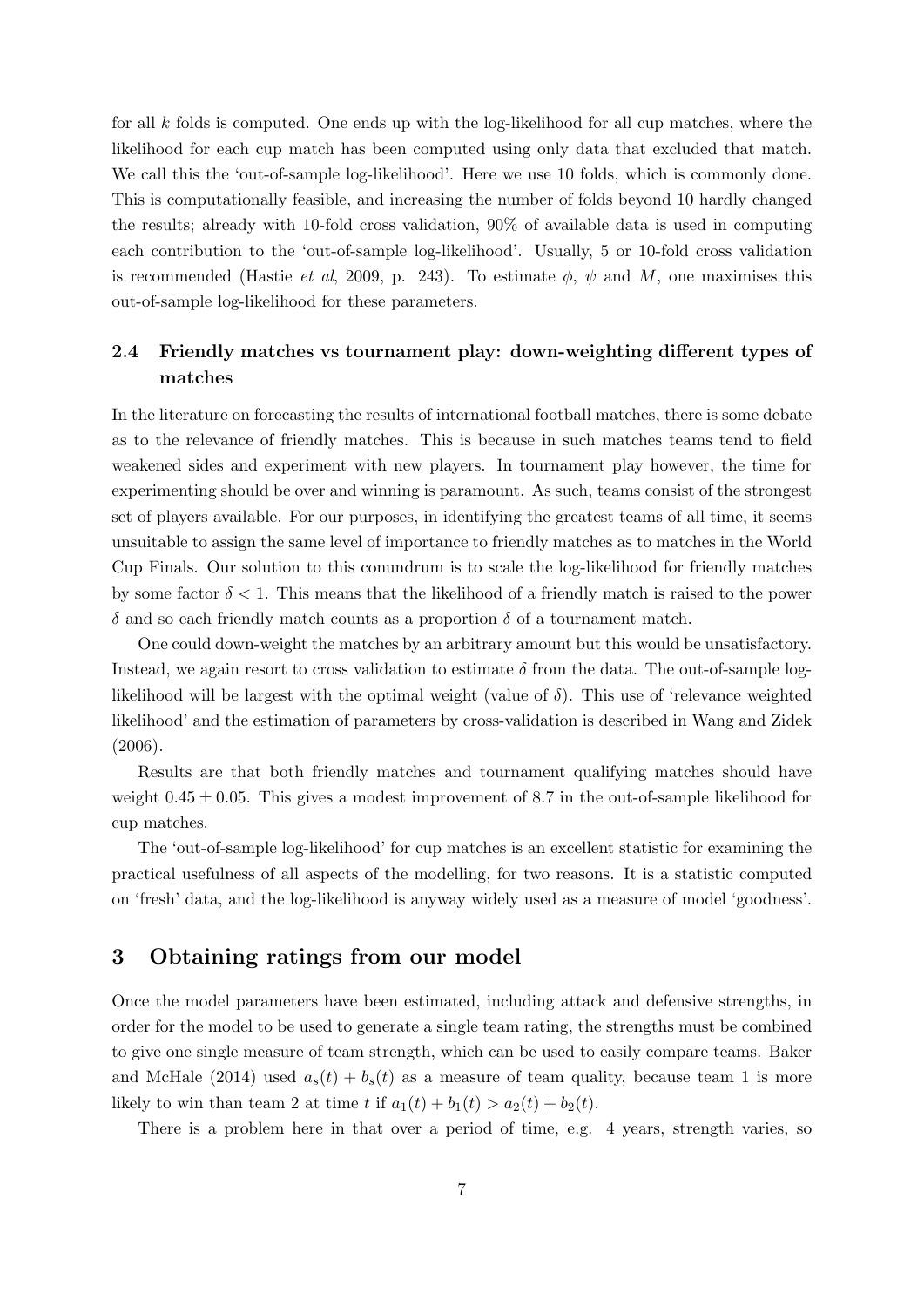that the average total strength over the four year period  $\bar{a}_s + \bar{b}_s$  cannot be used to successfully rank teams. For example, let the log-attack strengths of two teams be  $a_1, a_2$  and log-defence strengths be  $b_1, b_2$ . The expected number of goals scored by team 1 under the independent Poisson model, assuming normality of the logged strengths and independence of strengths from different teams, is

$$
E \exp(a_1 - b_2) = \exp(\mu_{a_1} - \mu_{b_2} + 1/2\sigma_{a_1}^2 + 1/2\sigma_{b_2}^2),
$$

where  $\mu_{a_1}$  and  $\mu_{b_1}$  are the expected values and  $\sigma_{a_1}^2$ ,  $\sigma_{b_2}^2$  are variances of the attack and defence strengths. The variances arise here because of 'transformation bias'. They reflect changes in strength over time. We also have

$$
E \exp(a_2 - b_1) = \exp(\mu_{a_2} - \mu_{b_1} + 1/2\sigma_{a_2}^2 + 1/2\sigma_{b_1}^2).
$$

Then for team 1 to score a greater expected number of goals, we have

$$
\mu_{a_1} - \mu_{b_2} + 1/2\sigma_{a_1}^2 + 1/2\sigma_{b_2}^2 > \mu_{a_2} - \mu_{b_1} + 1/2\sigma_{a_2}^2 + 1/2\sigma_{b_1}^2.
$$

This gives

$$
\mu_{a_1} + \mu_{b_1} + 1/2\sigma_{a_1}^2 - 1/2\sigma_{b_1}^2 > \mu_{a_2} + \mu_{b_2} + 1/2\sigma_{a_2}^2 - 1/2\sigma_{b_2}^2,
$$

so that we can take

$$
\mu_{a_1} + \mu_{b_1} + 1/2\sigma_{a_1}^2 - 1/2\sigma_{b_1}^2
$$

as a ranking criterion. Using the estimated means  $(\bar{a} \text{ and } \bar{b})$  and variances  $(s_a^2 \text{ and } s_b^2)$  of strengths over the period of time (e.g. four years), we thus use

<span id="page-8-0"></span>
$$
\bar{a}_1 + \bar{b}_1 + 1/2s_{a_1}^2 - 1/2s_{b_1}^2 \tag{4}
$$

as our ranking criterion.

Curiously, uncertainty in offensive strength gives a better rank, while uncertainty in defensive strength gives a worse one. The normal model for  $x_1, x_2, y_1, y_2$  already introduced assumed that x and y were uncorrelated. Imposing this condition gives  $1/2\sigma_{a_1}^2 - 1/2\sigma_{b_1}^2 = \text{cov}(a_1, b_1)$ , so that the measure of strength is  $\bar{a}_1 + \bar{b}_1 + \text{cov}(a_1, b_1)$ . This suggests that simply using  $\bar{a}_s + b_s$  as a measure of team quality over a period is not as sensible as it may seem at first; teams do better overall if their attacking and defensive strengths are in synchrony.

The criterion given in [\(4\)](#page-8-0) could be used to rank teams, but it does not take account of another source of uncertainty here - the statistical error on the estimated strengths, which should not be ignored. As such we propose a new method that is more robust. If we imagine many games played between the two countries, with strengths drawn from two sampling distributions (with equal means but non-equal standard errors), the country with the larger standard error on strength will sometimes be much stronger than the other and sometimes much weaker. If we are looking at some observable outcome, such as number of games won minus number lost, the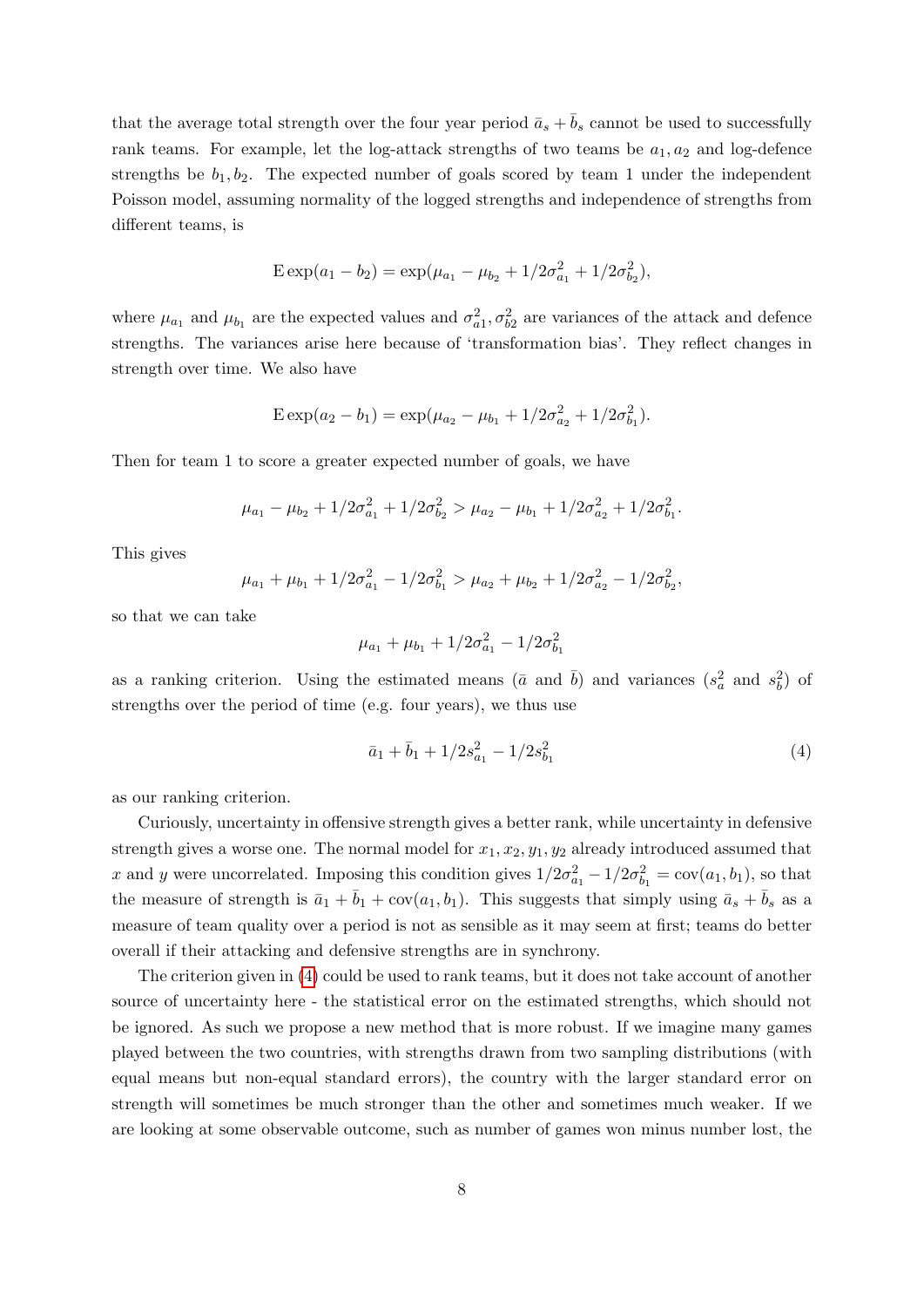average outcome will not be identical for the teams; we can use the bootstrap replicates directly to find the expected outcome. Using the ranking derived from considering such contests also allows the deviation from Poisson probabilities to be included in the ranking. It also allows the whole sampling distribution of the strengths to be used, not just the first two moments.

The ranking method we use is thus:

- find 4-year (for example) periods of maximum average strength for the teams;
- choose playing times for each team uniformly through the 4-year period. Here if the two periods were contemporaneous, matches would be played uniformly throughout the period, and hence we imagine matches played at 100 regularly spaced epochs through the periods;
- for (say) 100 simulations, allow each team to play all the others using in turn each bootstrapped set of strengths;
- for each simulated match, we award 1 point for a win, 0.5 point a draw and 0 points for a loss. We then average this quantity to give a pseudo-win probability of winning matches over a set period of time;
- rank teams by this pseudo-win probability.

### 4 Data

We obtained data on the results of all international football matches from 24th December 1944 to 25th May 2016. In total there are 38,047 matches. The data were scraped from the www.11v11.com website. For matches in which extra-time or penalties occurred, we use the scoreline at the end of normal play (approximately 90 minutes), and thus ignore what happened in extra-time and penalties. We think this is reasonable, as when estimating how strong teams are, if the scores are tied after 90 minutes, the two teams are likely to be relatively close in strength, and the information on which team won a subsequent penalty shoot-out is less relevant than the scoreline after 90 minutes.

Before presenting our results, given the long period of time covered, it is interesting to look at some descriptive statistics.

#### 4.1 Evolution of playing style

A simple way to examine whether, and how, football has changed over the last 70 years is to consider the average number of goals scored per match. A simple analysis shows that this decreased substantially from 1944. It was 4.9 in 1944 and 2.6 in 2016. Figure [1](#page-10-0) shows that average goals were as low as 2.2 in 1989, and subsequently has increased slightly, though the overall trend seems to have reached a stable value.

To examine differences in the number of goals per match across match types, we fit a regression of average goals scored with covariates: time (year), time squared, and match status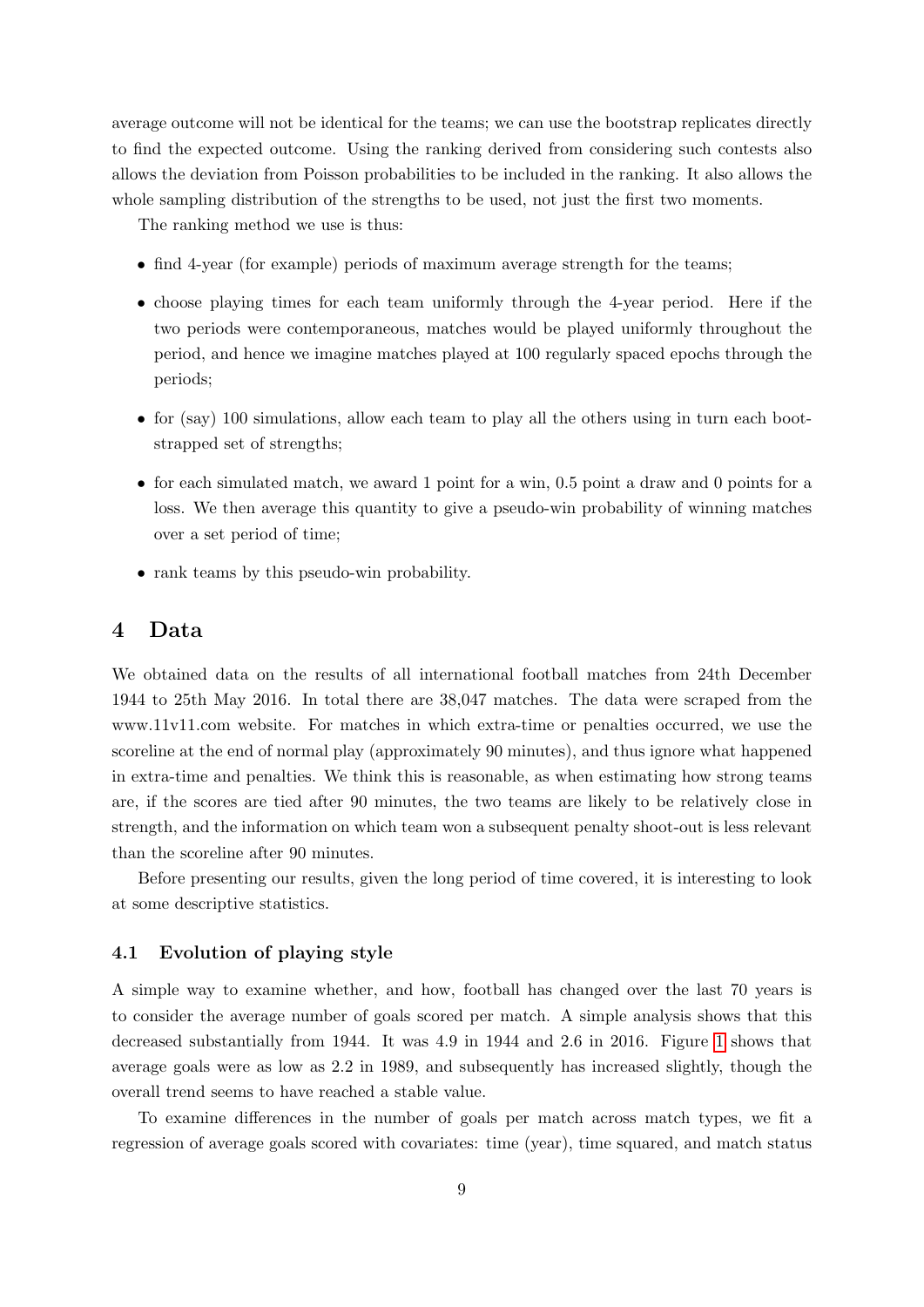(tournament finals, tournament qualifier, minor tournament, friendly). The results show that compared to friendly matches, matches in minor tournaments have 0.36 extra goals, tournament qualifying matches have 0.10 goals more, and matches in tournament finals have 0.12 goals per match less. This suggests that playing style is slightly more cautious and defensive in tournament finals.

<span id="page-10-0"></span>

Figure 1: Average goals scored from 1945 to 2016. The grey lines are smoothed loess lines fitted to the data.

Figure [1](#page-10-0) also shows the average number of home team goals per match, and the average number of away team goals per match. The difference between the home and away averages reveals information about the evolution of home advantage and it appears to be narrowing such that home advantage is now less than what it once was.

#### 4.2 Team level descriptives

Table [1](#page-11-0) shows some summary statistics for the top ten teams according to the percentage of matches won plus one other team which has won the World Cup (Uruguay). In addition to overall win percentage, also shown are the home/away win percentages, the average goals for and against, the number of World Cups won, and the total number of games played.

It is probably no surprise to football fans to see Brazil at the top of the ratings. However, it is wrong to use this type of table to determine which is the best team, as this does not take into account the quality of the opposition. The presence of Korea for example is likely to be a consequence of such a bias since they will play countries from their federation more often, and Korea belongs to a relatively weak federation (compared to Europe or South America). A further complication is that the number of games played by each country differs. Larger sample sizes (like Brazil and England) would result in more precise estimates of the win percentage, whilst teams like the USSR and the Czech Republic have played fewer games and the calculated win percentages are likely to be less precise.

Before moving on to our results, we note that the difference between home and away win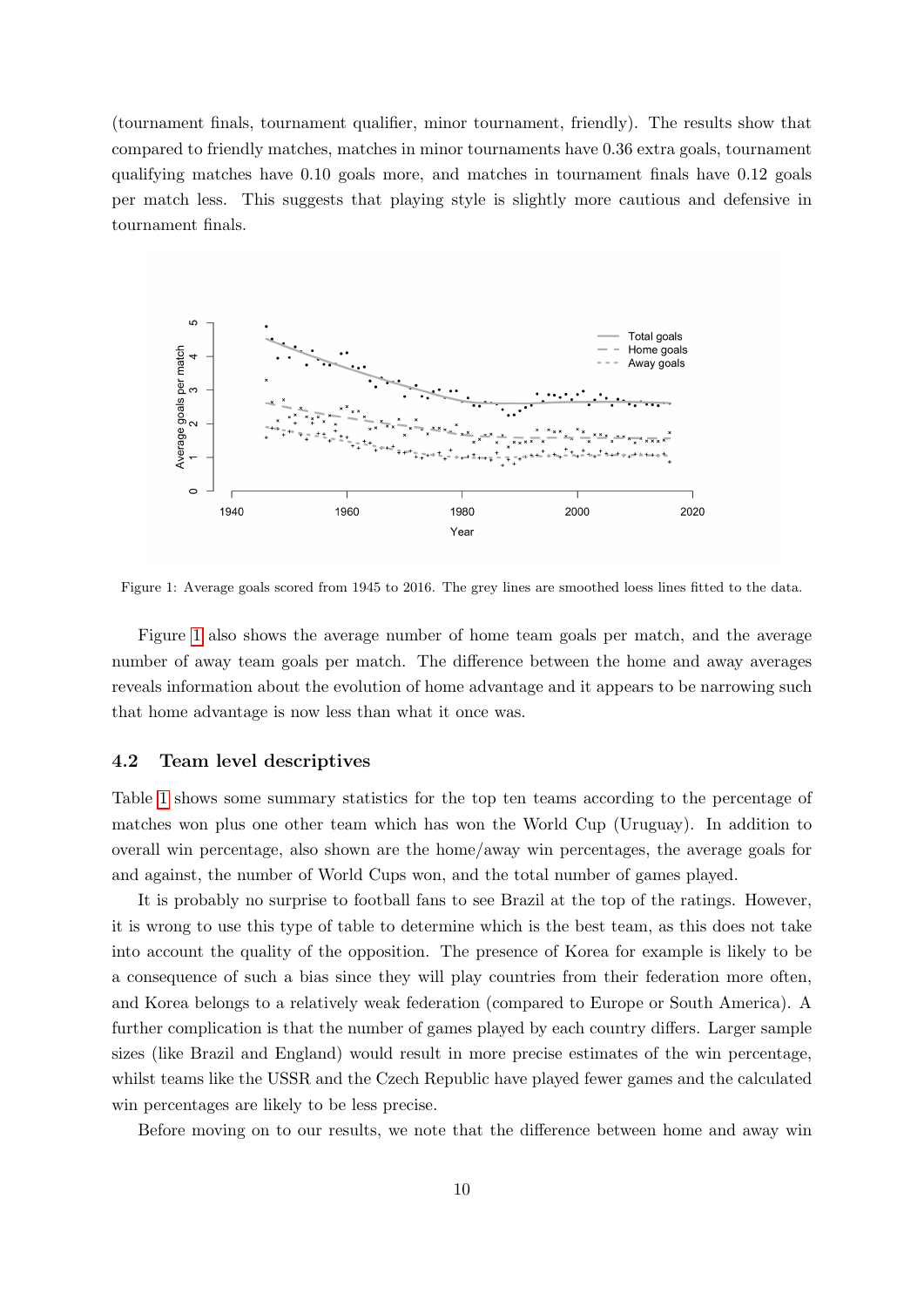| Ranking        | Country        | $\operatorname{Win} \, \%$ | Home    | Away    | Neutral | Average   | Average goals | World          | Total |
|----------------|----------------|----------------------------|---------|---------|---------|-----------|---------------|----------------|-------|
|                |                |                            | win $%$ | win $%$ | win $%$ | goals for | against       | Cups won       | games |
|                | <b>Brazil</b>  | 64.0                       | 72.8    | 50.6    | 66.7    | 2.17      | 0.86          | 5              | 900   |
| $\overline{2}$ | Germany        | 61.5                       | 64.7    | 55.8    | 71.1    | 2.21      | 1.01          | 3              | 358   |
| 3              | West Germany   | 59.8                       | 63.1    | 55.1    | 56.9    | 2.10      | 1.00          |                | 408   |
| 4              | Spain          | 57.3                       | 68.6    | 44.8    | 50.9    | 1.91      | 0.89          |                | 626   |
| 5              | England        | 57.0                       | 60.1    | 53.8    | 43.1    | 2.07      | 0.91          |                | 797   |
| 6              | <b>USSR</b>    | 56.2                       | 67.1    | 49.2    | 48.1    | 1.82      | 0.82          |                | 406   |
|                | Czech Republic | 55.4                       | 71.1    | 41.4    | 33.3    | 1.84      | 0.94          |                | 251   |
| 8              | Korea Republic | 54.1                       | 63.5    | 41.1    | 16.1    | 1.82      | 0.94          |                | 1169  |
| 9              | France         | 53.9                       | 60.2    | 45.3    | 49.1    | 1.82      | 1.00          |                | 739   |
| 10             | Italy          | 53.6                       | 63.9    | 40.4    | 50.7    | 1.62      | 0.87          | 4              | 666   |
| 43             | Uruguay        | 43.2                       | 57.6    | 31.1    | 34.1    | 1.53      | 1.20          | $\mathfrak{D}$ | 680   |

<span id="page-11-0"></span>Table 1: Summary statistics for countries playing more than 200 games between 24th December 1944 and 25th May 2016. The first ten countries are the top 10 according to win percentage. Uruguay has been added as a past winner of the World Cup.

percentages given in table [1](#page-11-0) offers an interesting insight into home advantage. It appears, from this na¨ıve analysis, that the Czech Republic has experienced the greatest home advantage, having a  $30\%$  drop in win percentage for away matches.

Similarly, one might consider the win percentage in neutral venues a measure of how well a team plays at tournaments. Germany tops this list with Brazil in second. England drops dramatically, whilst Italy rises the rankings.

# 5 Results

There is no standard method to assess goodness-of-fit for the model used here. Instead, we adopt an out-of-sample procedure whereby one game in 10 was omitted from the model fitting, and only these omitted games used in the goodness-of-fit testing. The numbers of won, drawn and lost games for 10 years around the peak performance for the top 50 teams were used to compute a chi-squared statistic; expected numbers of games won, drawn or lost were computed from the model. Each team gives a chi-squared statistic with two degrees of freedom, since the total number of games is fixed. Thus there are 100 degrees of freedom, and this yielded  $\chi^2$ [100] = 102.24, i.e. the model provides a reasonable fit.

To examine the contribution of each model component to the goodness-of-fit of the overall model we can examine the change in the out-of-sample log-likelihood, as each component is added. On largely omitting shrinkage by setting  $\psi = \phi = 10$ , the log-likelihood decreased by 38.1, showing that shrinkage is important. Omitting inflation of diagonal scores had almost no effect on this log-likelihood, so this model refinement, although it improves the fit to the data, does not improve prediction of cup-match results. Omitting home advantage decreased log-likelihood by 9.8, showing that this aspect of the modelling is important. Moving to 20 folds increased the log-likelihood by only 1.2, showing that 10 folds are enough. According to this measure, the parts of the modelling that improve predictive ability are, in decreasing order of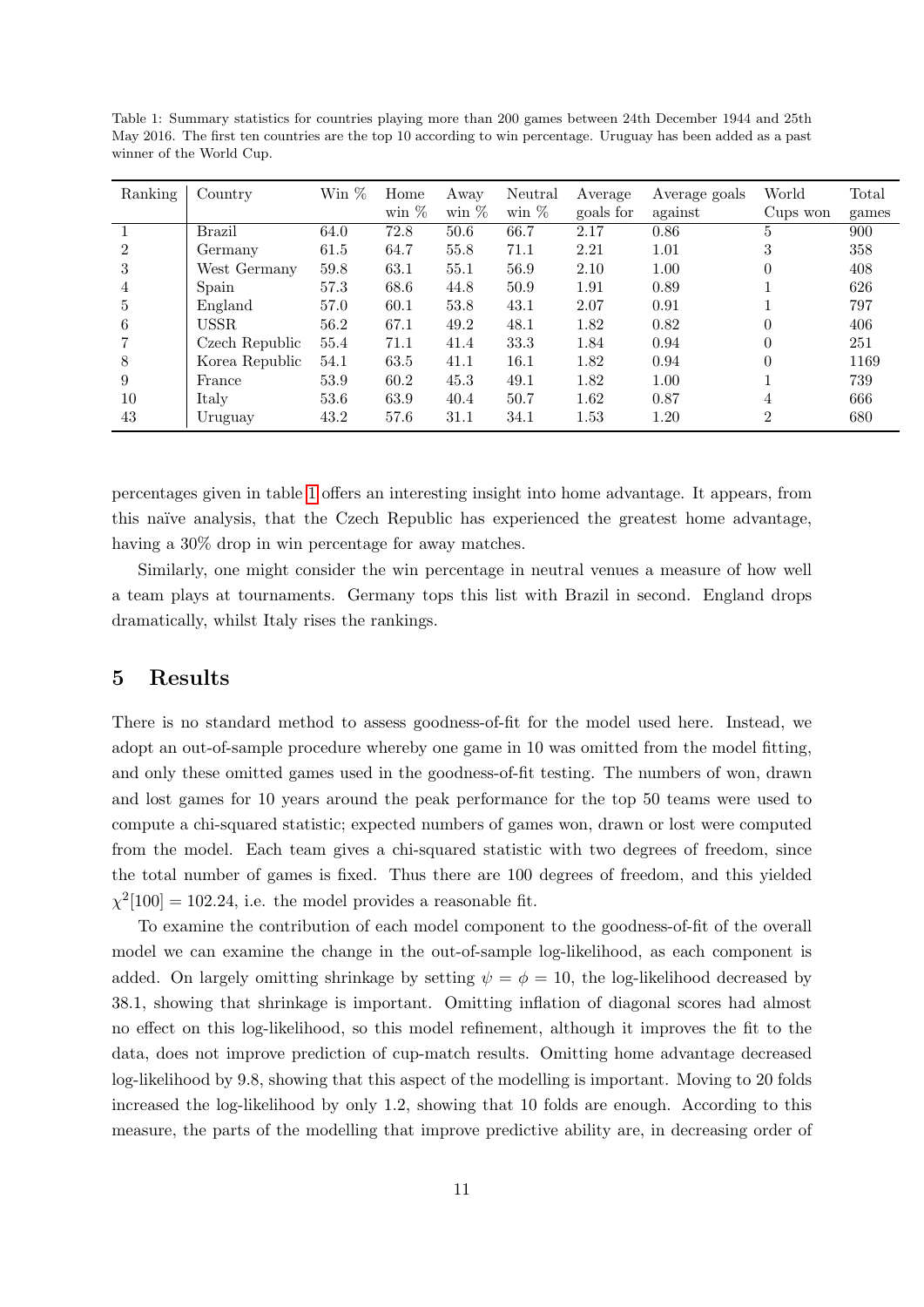<span id="page-12-0"></span>Table 2: All time greatest international football team: columns 2 to 5 give the ranking according to the maximum strength achieved by a team over a four year period with the value of the points won (1 for a win, 0.5 for a draw and 0 for a loss) and the central year it was achieved. The final four columns give the ranking according to a team's maximum ten-year points won. Figures in parentheses show standard errors.

|         | Four-year maximum strength |      |               |                          | Ten-year maximum strength |      |               |                          |
|---------|----------------------------|------|---------------|--------------------------|---------------------------|------|---------------|--------------------------|
| Ranking | Country                    | Year | Points (s.e.) | $\bar{a}-\bar{b}$ (s.e.) | Country                   | Year | Points (s.e.) | $\bar{a}-\bar{b}$ (s.e.) |
|         | Hungary                    | 1952 | 0.681(0.05)   | 0.642(0.03)              | Hungary                   | 1951 | 0.692(0.03)   | 0.649(0.03)              |
| 2       | France                     | 1998 | 0.647(0.06)   | 0.092(0.04)              | Brazil                    | 1998 | 0.663(0.03)   | 0.156(0.03)              |
| 3       | Spain                      | 2010 | 0.644(0.06)   | 0.048(0.06)              | Spain                     | 2008 | 0.629(0.03)   | 0.103(0.03)              |
| 4       | Colombia                   | 2013 | 0.606(0.06)   | 0.119(0.05)              | Germany                   | 2009 | 0.607(0.03)   | 0.172(0.03)              |
| 5       | <b>Brazil</b>              | 1995 | 0.601(0.04)   | 0.106(0.04)              | France                    | 2001 | 0.596(0.03)   | 0.09(0.02)               |
| 6       | <b>USSR</b>                | 1955 | 0.597(0.05)   | 0.568(0.01)              | Argentina                 | 2002 | 0.595(0.04)   | 0.14(0.02)               |
|         | West Germany               | 1974 | 0.596(0.05)   | 0.132(0.05)              | West Germany              | 1976 | 0.587(0.03)   | 0.147(0.02)              |
| 8       | <b>Netherlands</b>         | 1973 | 0.594(0.05)   | 0.168(0.04)              | England                   | 1964 | 0.58(0.03)    | 0.408(0.02)              |
| 9       | Ghana.                     | 1965 | 0.593(0.08)   | 0.471(0.04)              | Netherlands               | 2001 | 0.577(0.04)   | 0.127(0.02)              |
| 10      | Germany                    | 2012 | 0.583(0.04)   | 0.179(0.04)              | <b>USSR</b>               | 1958 | 0.576(0.03)   | 0.503(0.02)              |

importance: shrinkage, home advantage, down-weighting friendly matches, inflation of diagonal scores.

Our model gives estimates of each team's attack strength,  $\alpha_i(t)$ , and defensive strength,  $\beta_i(t)$  at time t. As discussed above, we use a pseudo-win probability measure to rate the teams (we call this measure 'points' in our results). Table [2](#page-12-0) shows the top 10 teams for 4-year and 10 year strength. Hungary in 1952 is the strongest team over both the 4-year and 10-year periods. France in 1998 and Spain in 2010 are second and third in the 4-year ratings, whilst Brazil in 1998 and Spain in 2008 are second and third in the 10-year table. Football aficionados will very much like seeing Hungary 1952 top the ratings list, and undoubtedly it is hard to argue with the presence of serial winners such as France 1998 and Spain 2010. The France team won the 1998 World Cup and 2000 European Championships, whilst a World Cup victory in 2010 for the Spain team was sandwiched between consecutive European Championship victories in 2008 and 2012. Perhaps the most surprising absence is that of the Brazil side around 1970 which is widely regarded as the greatest team of all time. We comment on this in section 6.2 below.

Figure [2](#page-13-0) shows the evolution of strengths for three of the sides in our all-time greatest ratings list. It is noticeable how Brazil is very strong throughout the time period and has many high but narrow peaks. France and Spain however, have a much lower average strength across the entire time period, but have longer periods of sustained high strength in 2000 and 2010 respectively.

Figure [3](#page-14-0) shows the evolution of strength for Brazil. It is noticeable how for four out of five of Brazil's World Cup victories, the team is estimated to be at a local maximum and the victory is followed by a slump. Also shown on the plot are the average numbers of goals scored and conceded by Brazil. Other than around the late 1990s, there is very little evidence of a strong relationship between the estimated strength and the goals scored/conceded.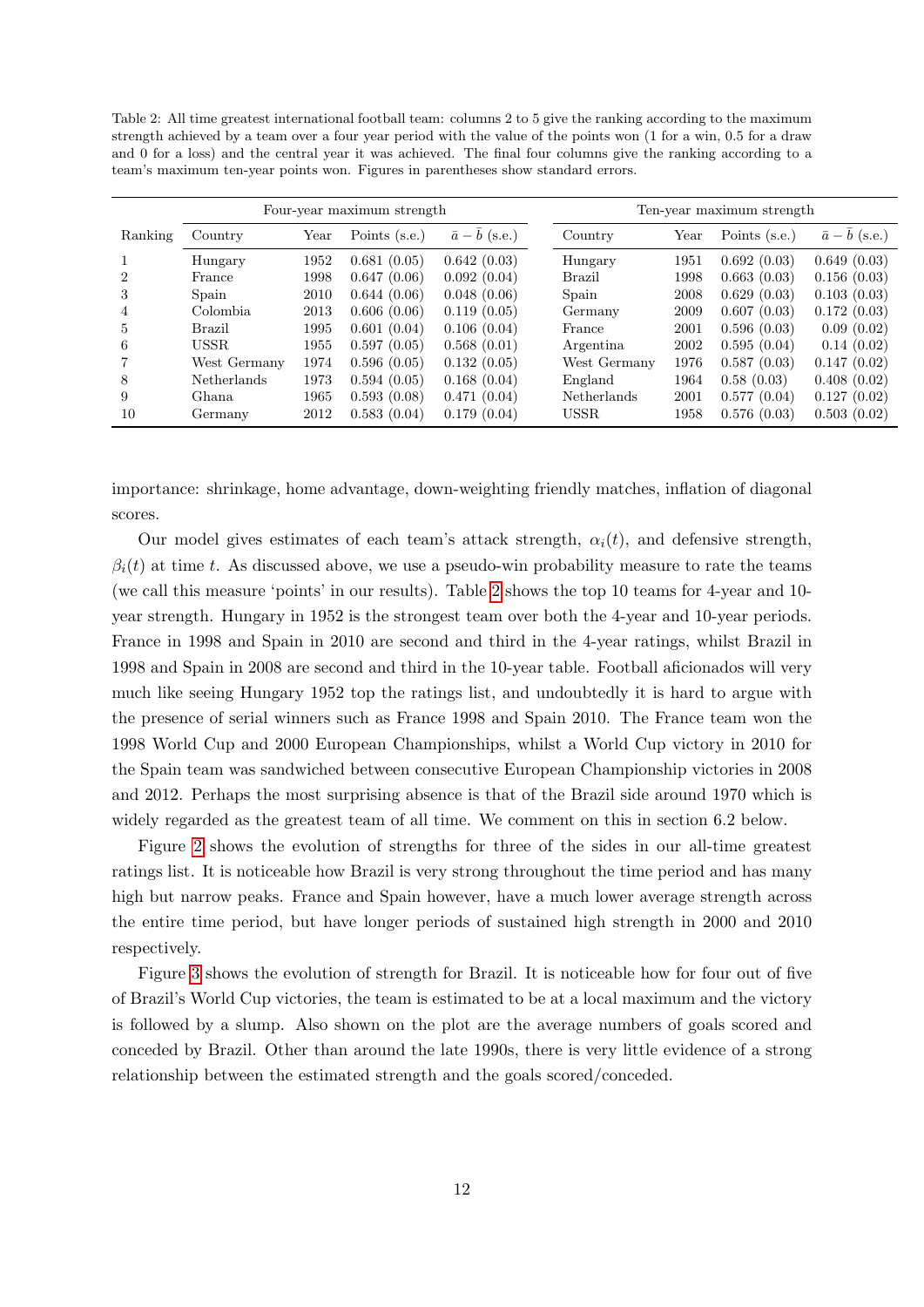<span id="page-13-0"></span>

Figure 2: Strength trajectories for Brazil, France and Spain from 1945 to 2016.

## 6 Extra time: some additional results

#### 6.1 Luckiest teams

Along with the 'who was the greatest?' question, one can ask 'who was the luckiest?', or 'which results are most surprising?'. Here we must add 'with hindsight', so we mean that, modelling a team's performance before and after a cup match, which win was luckiest (or which defeat was unluckiest).

A straightforward way to answer this is to omit all tournament matches from a particular year (but include friendlies) and find the model implied probabilities of each team winning the matches it plays in the tournament(s) for that year. This process can be repeated for all years. The 'luckiest' team is then the one benefiting from the least likely result.

A now famous result occurred when Germany beat Brazil 7-1 in the 2014 World Cup. The predicted probability of this scoreline happening was less than 0.001. These low probabilities are most likely an underestimate: in reality, it may be that when one team is winning 'hands down', the other team basically gives up, which the model does not reflect.

One may wonder whether England's famous win over West Germany in the final of the 1966 World Cup was a fluke. No: the probability of England winning the match was 0.38 and the probability of the observed goal difference or greater was 0.18.

#### 6.2 Lessons from the media and overfitting

On presenting the results of an earlier version of this model to the BBC it became clear that the football experts were somewhat dissatisfied with the ratings. It soon became clear that the experts 'knew' which team should be at the top of the ratings (Brazil 1970). In trying to understand why Brazil 1970 was not top of the ratings (but was in fact 12th), we began experimenting with the model. On increasing the number of nodes the fitted time-varying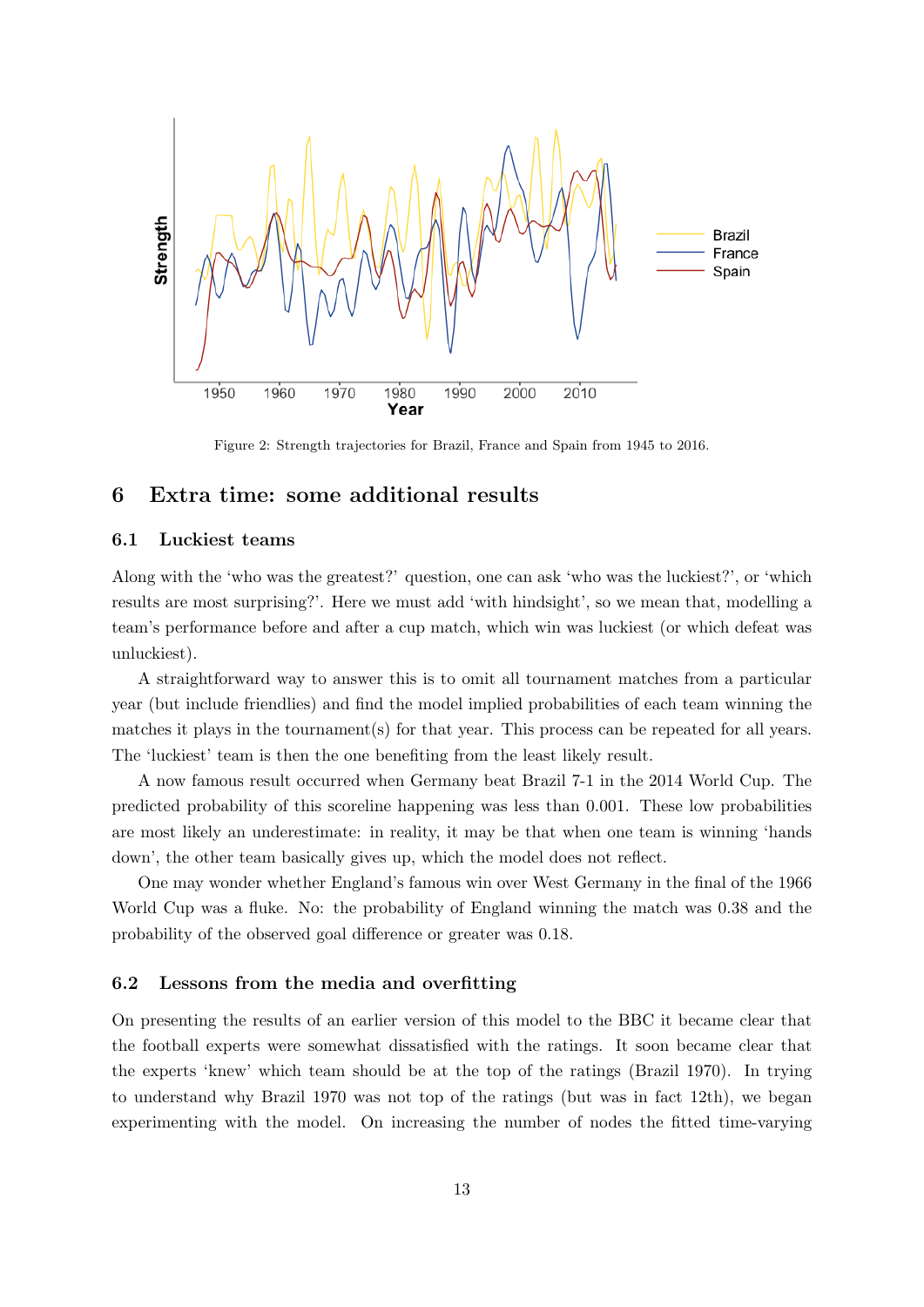<span id="page-14-0"></span>

Figure 3: Strength trajectory for Brazil from 1945 to 2016.

strengths become more wriggly and respond to match results more sensitively. In tandem with decreasing the relative importance of friendly matches, Brazil 1970 did indeed rise through the rankings. In doing this experiment, we were in fact over-fitting the data and this raises an important philosophical point.

When using 'proper' statistical procedures to ask 'who was the greatest' we are using statistical methods to essentially remove noise from the results of football matches and then summarise the findings in the form of rankings. The resulting rankings reflect what should have happened given the recent performances of the team(s) without the element of chance. However, chance did happen and this is what people remember. The practical usefulness of a conventional model is mainly that it would give a much better indication of future performance than the overfitted model. It may also please some football enthusiasts, who can see that their team 'should' have won but were unlucky.

However, the overfitted model is more representative of what actually happened and better reflects what people remember. In the end, the BBC decided to use the overfitted model which used double the number of nodes,  $M$ , and reduced the importance of friendly matches to 0.1. The article can be viewed at http://www.bbc.co.uk/sport/football/36387046.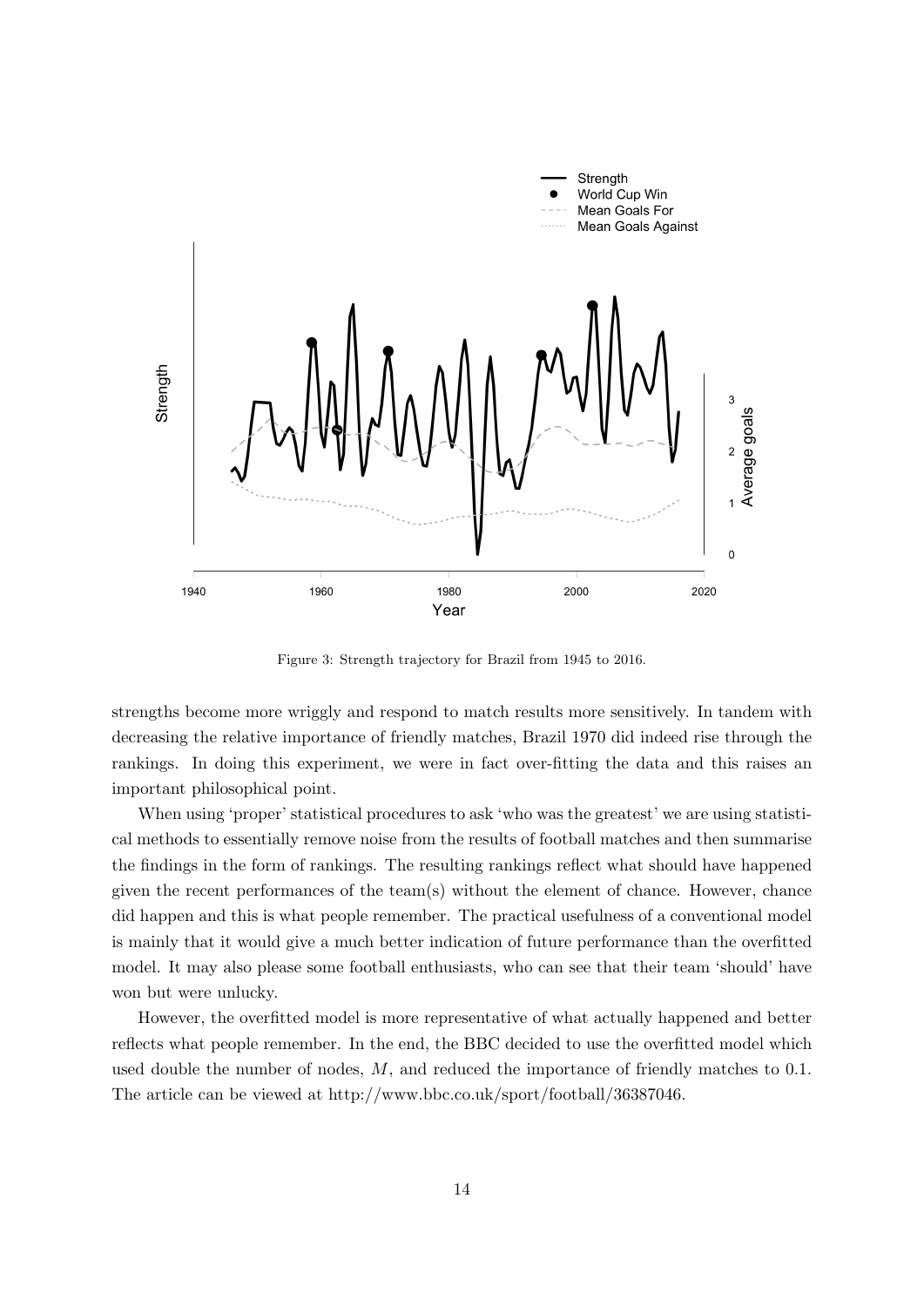# 7 Conclusions

Despite being in the era of 'big data', it is still a common problem for statisticians to find themselves dealing with 'small data', meaning that fitting complex models and obtaining precise, meaningful parameter estimates is difficult. In seeking an answer to the question 'which is the all-time greatest team' in international football, we found ourselves in this situation. Our solution was to use Empirical Bayes methodology, in which a 'prior' distribution shrinks team strengths towards a common mean. Estimation of the model parameters was done using a combination of maximum a posteriori estimation and k-fold cross validation.

Besides the relatively small size of the dataset, further problems were optimising the number of 'nodes' to be used in the barycentric interpolation of team strengths, and optimally down-weighting the results of 'friendly' matches, which give some information about team performance in cup matches, but are less useful in prediction than actual cup-match results. These parameters could (probably) be estimated by seeking to maximise the posterior probability of a complex Bayesian model, but again k-fold cross-validation was used, as it does not require approximations to be made, and is computationally far simpler.

Our results suggest that the Hungary team in 1952, the France team around the turn of the 20th Century, and the Spain team around 2010 are strong contenders for the strongest teams ever.

In addition, we have touched on some other interesting questions not before addressed, such as 'which team was the luckiest?', and given our experience of presenting an earlier version of this work to the media. This is part of the experience of doing OR.

We hope this work demonstrates that quantitative methods can be used to answer real-world, interesting problems; that this engages the public in OR, and that we 'add' to the debate, not end it!

## References

Baker R and Jackson D (2014). Statistical application of barycentric rational interpolants: an alternative to splines, Computational Statistics, 29 (5), 1065-1081.

Baker, R.D. and McHale, I.G. (2014). Time varying ratings in association football: the all-time greatest team is. Journal of the Royal Statistical Society: Series A, Statistics in Society, **178** (2) 481-492.

Baker, R.D. and McHale, I.G. (2017). An empirical Bayes model for time-varying paired comparisons ratings: Who is the greatest women's tennis player? European Journal of Operational Research 258 (1) 328-333.

Bastos, J.A. (2010). Forecasting bank loans loss-given-default. Journal of Banking and Finance 34 (10) 2510-2517.